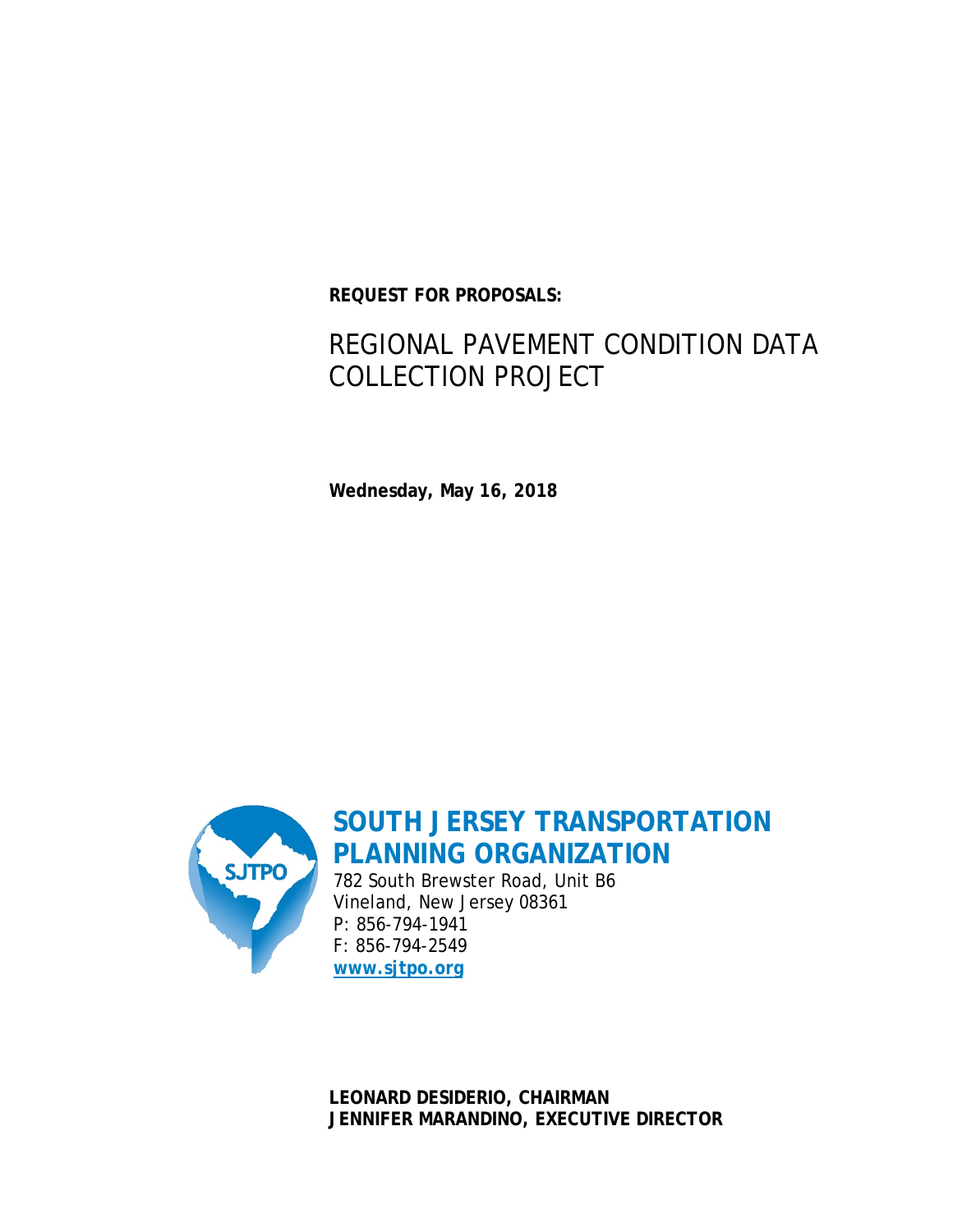# **TABLE OF CONTENTS**

- **I Introduction**
- **II Scope of Work**
- **III Consultant Selection**
- **IV Disadvantaged Business Enterprise (DBE) and Emerging Small Business Enterprise Participation (ESBE)**
- **V Equal Employment Opportunity Provision**
- **VI Insurance Requirements**

# **EXHIBITS**

- **Exhibit A Affirmative Action Language**
- **Exhibit B Notice to All Bidders**
- **Exhibit C Required Affirmative Action Evidence for Procurement, Professional, and Services Contracts**
- **Exhibit D Sample Staffing Plans**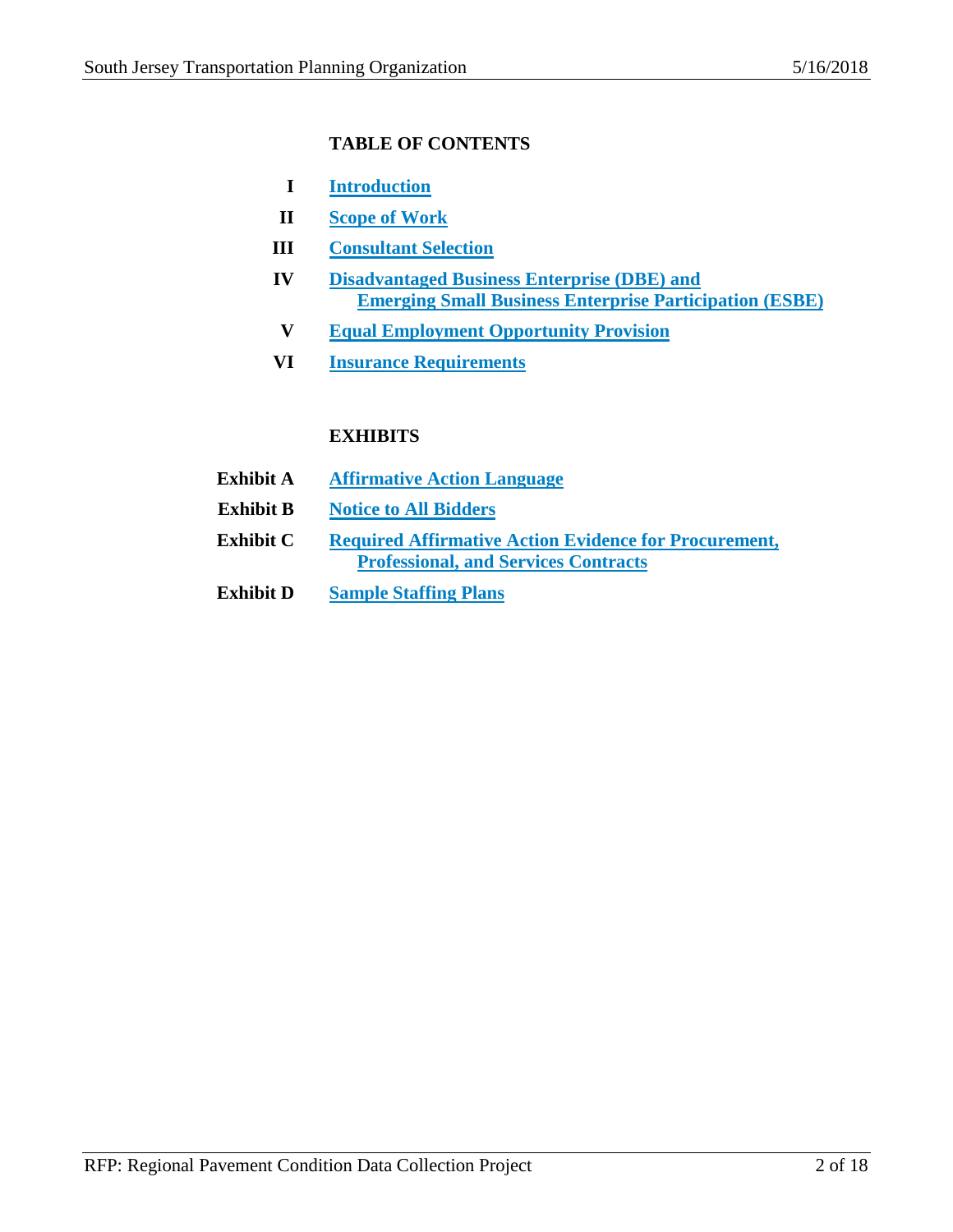## **SOUTH JERSEY TRANSPORTATION PLANNING ORGANIZATION**

#### **REQUEST FOR PROPOSALS**

#### **REGIONAL PAVEMENT CONDITION DATA COLLECTION PROJECT**

(To see a list of upcoming RFPs at SJTPO, go to [www.sjtpo.org/RFP/#upcoming.](http://www.sjtpo.org/RFP/#upcoming))

#### **I. INTRODUCTION**

#### **A. General**

SJTPO is seeking a qualified firm or firms to collect, process, and map pavement condition data on approximately 1,491 miles of county roadway in the SJTPO region (Atlantic, Cape May, Cumberland, and Salem counties). This work is included in the SJTPO FY 2019 Unified Planning Work Program [\(www.sjtpo.org/UPWP\)](http://www.sjtpo.org/UPWP). Technical proposals must be prepared and submitted in accordance with the goals, requirements, format, and guidelines presented in this RFP document.

The SJTPO is the designated Metropolitan Planning Organization for Atlantic, Cape May, Cumberland, and Salem Counties. As such, the SJTPO has responsibility or oversight for all federally funded surface transportation planning activities in the region.

#### **B. Submission**

Proposals are to be received no later than 5:00 P.M., prevailing time, on **Wednesday, June 13, 2018**. The SJTPO shall not be held responsible for timeliness of mail or messenger delivery. Submittals should be addressed to:

#### **Andrew Tracy, Program Engineer**

South Jersey Transportation Planning Organization 782 South Brewster Road, Unit B6 Vineland, New Jersey 08361

#### **Elements required in submission include:**

- **1. Signed Cover Letter** that indicates review and acceptance of SJTPO Standard Contract Agreement boilerplate, or enumerates proposed changes thereto. (see Section I.E) [www.sjtpo.org/wp-content/uploads/2016/07/RFPSubcontractAgreement.pdf](http://www.sjtpo.org/wp-content/uploads/2016/07/RFPSubcontractAgreement.pdf)
- **2. Technical Proposal** *(seven (7) hard copies and one (1) electronic copy)*
	- **a. Narrative** that reflects the requirements of the Scope of Work (see Section II)
		- A detailed approach to completing the work program
		- List and description of deliverables
		- Any issues or problems with requirements of the Scope
	- **b. Staffing Plan (see Exhibit D)** without salary or other costs (a detailed description of the work team key staff and estimated hours required on the project), including:
		- Staff name (if appropriate, see Exhibit D)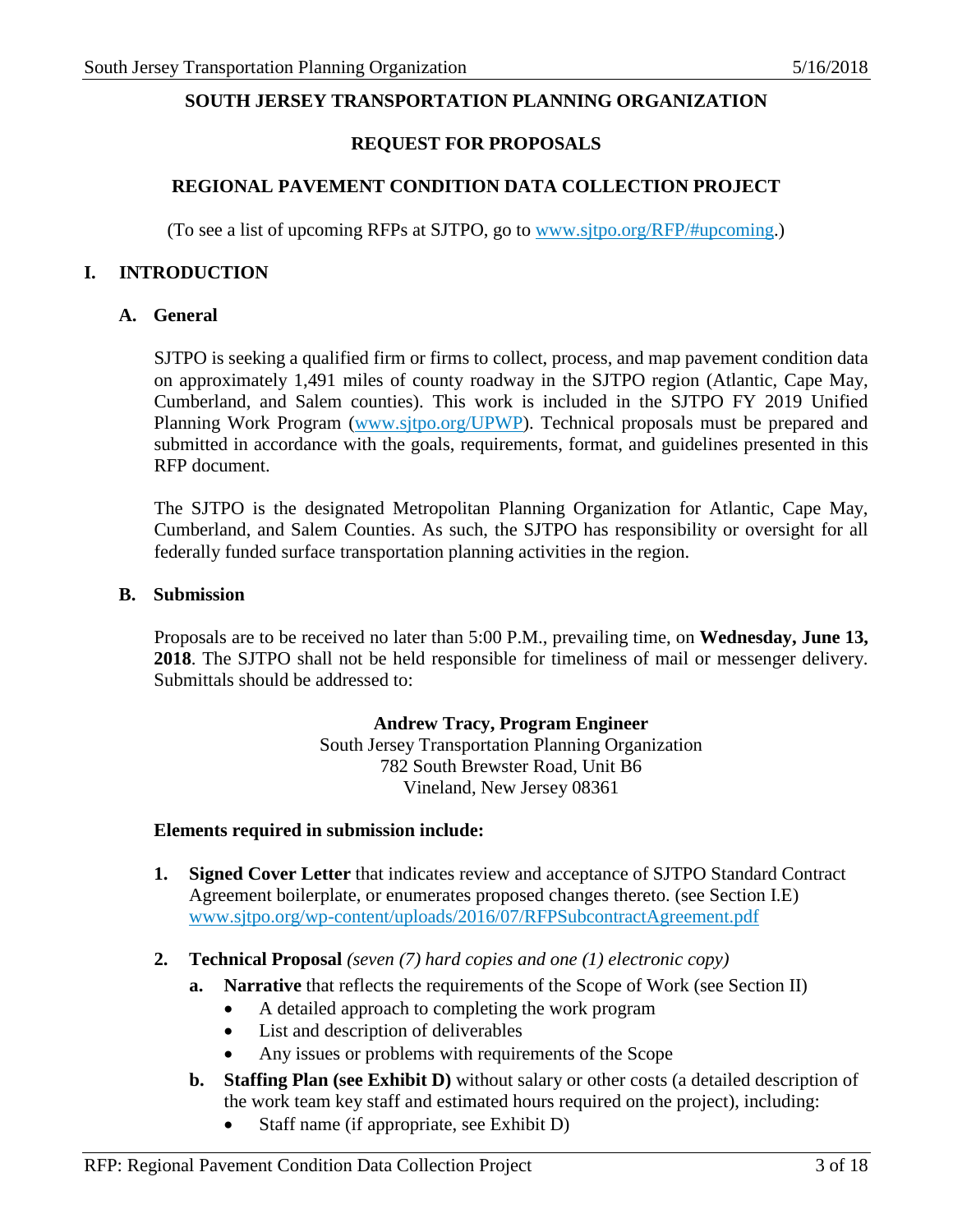- Company/organization
- Job title
- Person-hour requirements by task
- It should be clear which staff/firm(s) count towards the DBE/ESBE goal (see Section IV). In addition, the DBE/ESBE percentage should be clearly stated within this section.
- **c. Project Schedule** Indicating project milestones, deliverables, and key meetings using a Notice to Proceed as "Day 0." Schedule should anticipate review time by other agencies and committees, but time allotments for work under the control of the consultant will be regarded as a commitment.
- **d. Organizational Chart** of firm or firms with brief description of their role in the project
- **e. Firm Profile** Description of the firm's facilities, number of offices, employees in each office, any special equipment, and other factors, (knowledge, skills, etc.) that may affect the delivery of the required services.
- **f. Work History** List of similar work, including name and telephone number of the clients, and a full description of the services provided by the firm.
- **g. Resumes** of key professional staff included in the Staffing Plan, organized by firm
- **h. DBE/ESBE Certificates** (see Section IV)
- **i. Equal Employment Opportunity Statement** (see Section V)
- **3. Cost Proposal** *(one (1) hard copy and one (1) electronic copy in a sealed envelope, separate from the Technical Proposals)*
	- **a. Total Costs** of each task detailed in the scope of work.
	- **b. Breakdown of All Other Charges**, such as fringe benefit, overhead, profit, etc., yielding a total project cost.
	- **c. Staffing Plan (see Exhibit D)** with Dollar Values (a detailed description of the work team key staff and their estimated hours required on the project.)
		- Staff name (if appropriate, see Exhibit D)
		- Company/organization
		- Job title
		- Person-hour requirements by task
		- Hourly rates
		- It should be clear which staff or firm counts toward the DBE/ESBE goal (see Section IV). In addition, the DBE/ESBE percentage should be clearly stated within this section.

The SJTPO reserves the right to reject any submission for failure to adhere to these goals and requirements or to accept any submission, which in its judgment will best serve its interest. All submitting firms grant to the SJTPO a non-exclusive right to use, or cause others to use, the contents of the submission for any purpose. All submissions will become the sole property of SJTPO. Subconsultants, subcontractors, and joint ventures are permitted for the purposes of this submission.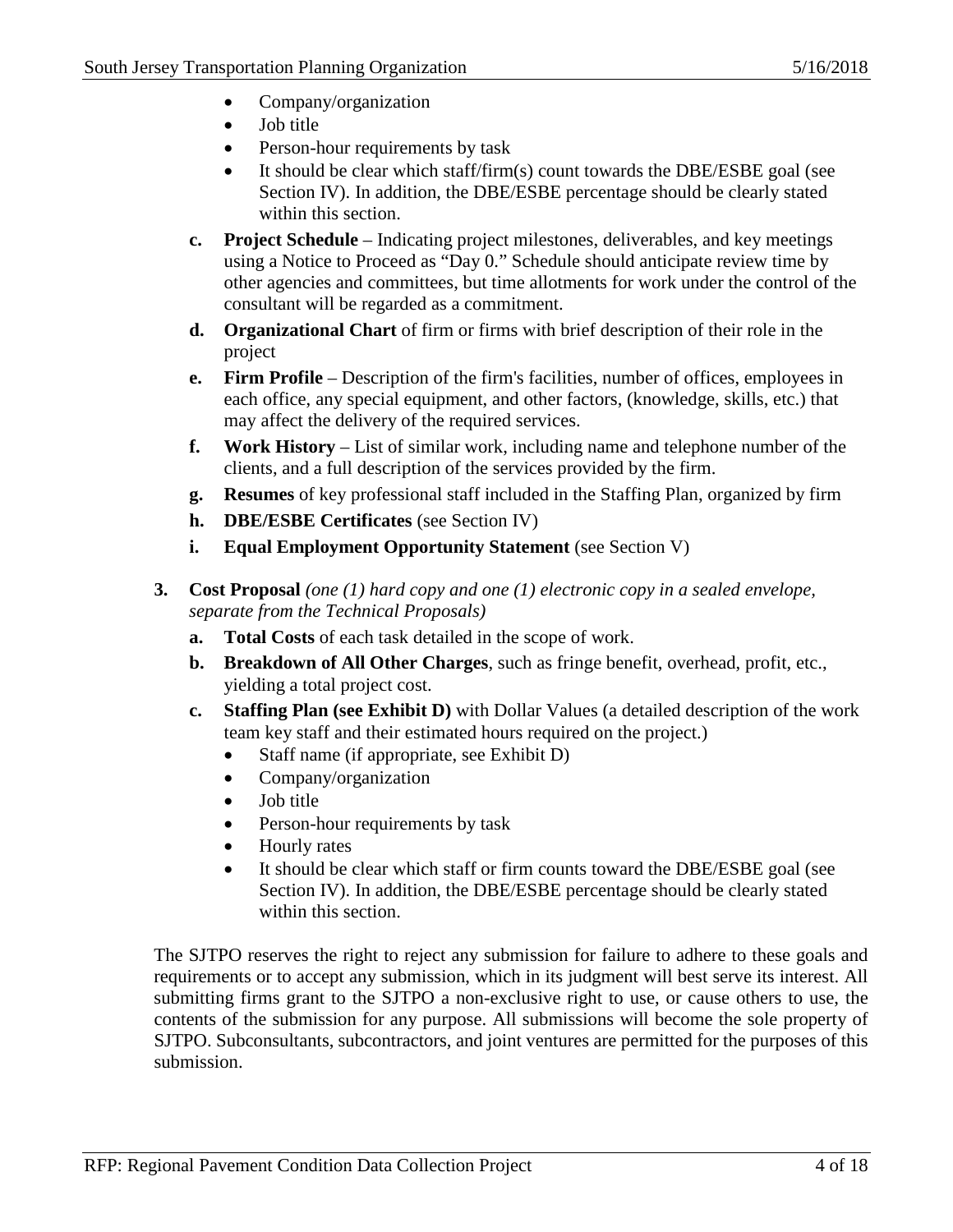#### **C. Interpretations and Addenda**

All questions, requests for interpretations and comments must be submitted in writing and received on or before Wednesday, May 30, 2018 and submitted to Andrew Tracy at the above address. Faxes (856-794-2549) and e-mails [\(atracy@sjtpo.org\)](mailto:atracy@sjtpo.org) are acceptable. Interpretations or clarifications in response to questions or comments received by prospective proposers will be posted on the SJTPO website. Only written clarifications from SJTPO will be binding; oral and other interpretations or clarifications will be without legal effect.

# **PLEASE CHECK THE SJTPO WEBSITE DURING THE RFP RESPONSE PERIOD FOR ADDENDA TO THE RFP, AND QUESTIONS AND ANSWERS.**

#### **D. Anticipated Consultant Selection Schedule**

| <b>1.</b> Questions about RFP Due | Wednesday, May 30, 2018             |
|-----------------------------------|-------------------------------------|
| 2. Answers about RFP Published    | Friday, June 1, 2018                |
| 3. Proposal Due Date              | Wednesday, June 13, 2018 by 5:00 pm |
| 4. Consultant Interviews*         | Week of Monday, June 25, 2018       |
| <b>5.</b> Policy Board Action     | Monday, July 23, 2018               |
| <b>6.</b> Notice to Proceed       | Early August 2018                   |
| <b>7.</b> Project Completion Due  | Wednesday, February 20, 2019        |
|                                   |                                     |

\* *(We may need to conduct interviews during the selection process. Please keep this week available.)*

## **E. Contracting**

The contract with SJTPO will be executed via the South Jersey Transportation Authority (SJTA), the administrative host of the SJTPO. All provisions and requirements of the SJTA pertaining to contractual matters will be in effect. This project is funded by the Federal Highway Administration of the United States Department of Transportation. All proposals must include a signed cover letter that indicates review and acceptance of SJTPO Standard Contract Agreement boilerplate, or enumerates proposed changes thereto:

[www.sjtpo.org/wp-content/uploads/2016/07/RFPSubcontractAgreement.pdf](http://www.sjtpo.org/wp-content/uploads/2016/07/RFPSubcontractAgreement.pdf)

## **II. SCOPE OF WORK**

Proposals should explicitly address the full scope of the project as described within this section. SJTPO cannot ask firms for clarification if questions remain prior to scoring. Proposals, however, should detail any concerns which impact successful completion of the project as described herein or if additional innovations or alternative tasks are recommend enhancing the intended project scope.

## **A. Background**

The Federal Highway Administration (FHWA) encourages pavement condition analysis as a data-driven method for prioritizing resurfacing projects and spending funding in the most effective manner. SJTPO-region counties report that pavement condition data is a valuable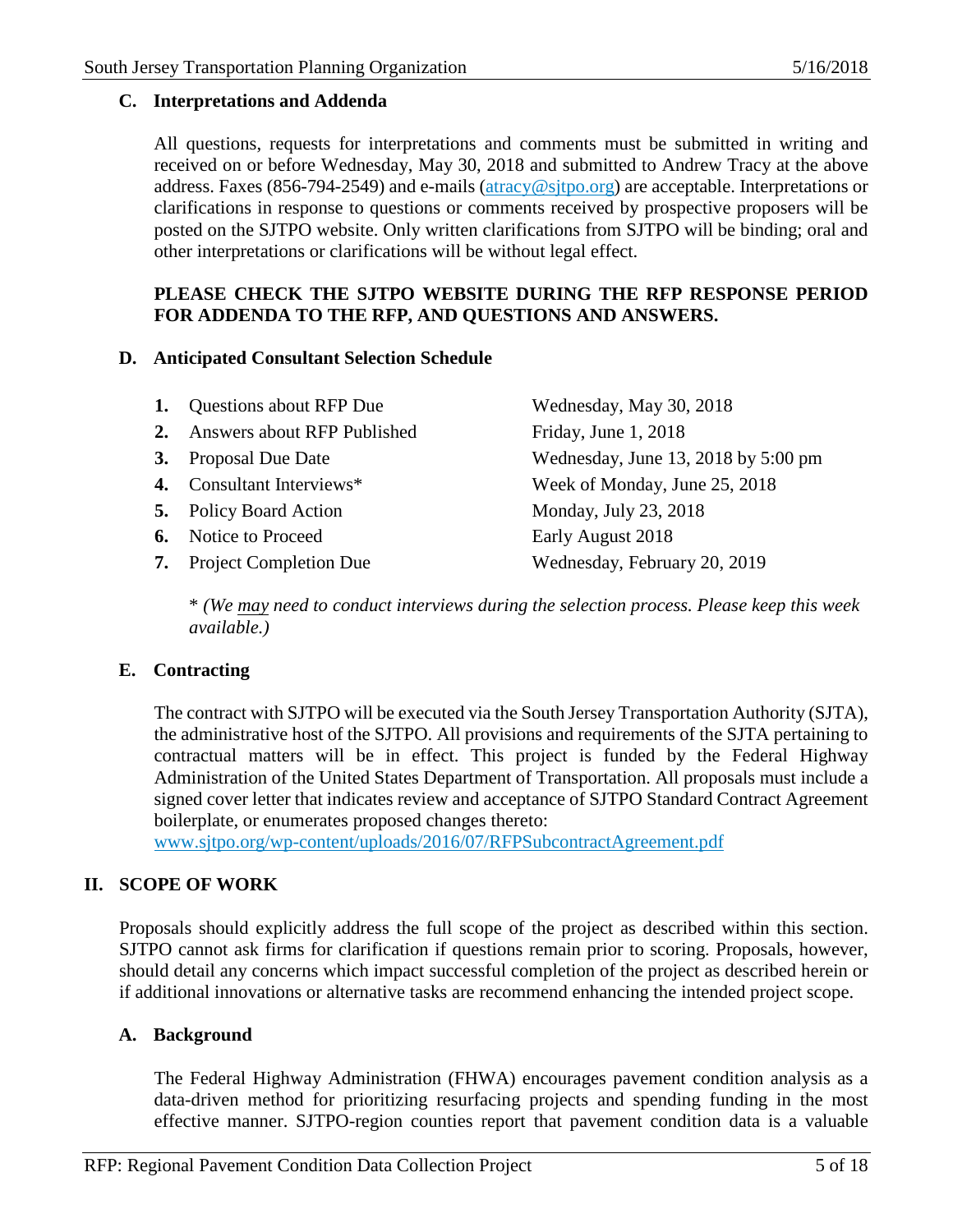resource when developing work programs. The purpose of this technical study is to collect the pavement condition data needed for counties to make informed programming decisions and advance pavement preservation techniques.

This project will also provide the groundwork needed to implement the FHWA Every Day Counts "Pavement Preservation" initiative. One of the new federal initiatives, Pavement Preservation aims to "help infrastructure owners achieve and sustain a desired state of good repair for their transportation facilities—despite tight budgets." This technical study will provide the data needed to identify candidate roadways for innovative preservation techniques encouraged by FHWA and help prioritize pavement resurfacing projects throughout the SJTPO region.

For this project, a consultant will be selected to collect pavement condition data on approximately 1,491 centerline miles of county-jurisdiction roadways in the SJTPO region. The breakdown of mileage by county is as follows:

- 373 miles in Atlantic County
- 213 miles in Cape May County
- 542 miles in Cumberland County
- 363 miles in Salem County

SJTPO shall provide the consultant with pavement centerline GIS shapefiles of all county roadways to be surveyed for this project. The consultant shall collect data on all 1,463 miles of roadway, process the data as appropriate, and provide each county with a GIS shapefile or layer containing pavement condition data for each county roadway segment.

## **B. Content**

## **Task 1: Project Coordination**

In cooperation with SJTPO staff, the consultant shall be responsible for conducting meetings with project stakeholders, including SJTPO and representatives from the four counties. Meetings shall include a kick-off meeting and draft deliverable meeting when the data collection and processing are complete. Meetings will be held at the SJTPO office in Vineland, NJ or at Vineland City Hall, as these locations are central to the four counties. The consultant shall be responsible for the preparation of an agenda for the meetings and a summary of all meetings. A summary of phone conversations discussing important tasks or issues related to the project may be requested.

Brief status updates shall be provided every two weeks to SJTPO's project manager via email. The status updates should describe tasks completed in the past two weeks, upcoming tasks for the next four weeks, any delays that affect the schedule of the project, and any assistance that will be needed from stakeholders in the coming weeks.

**Task 1 Deliverable: Meeting minutes and progress updates (every two weeks)**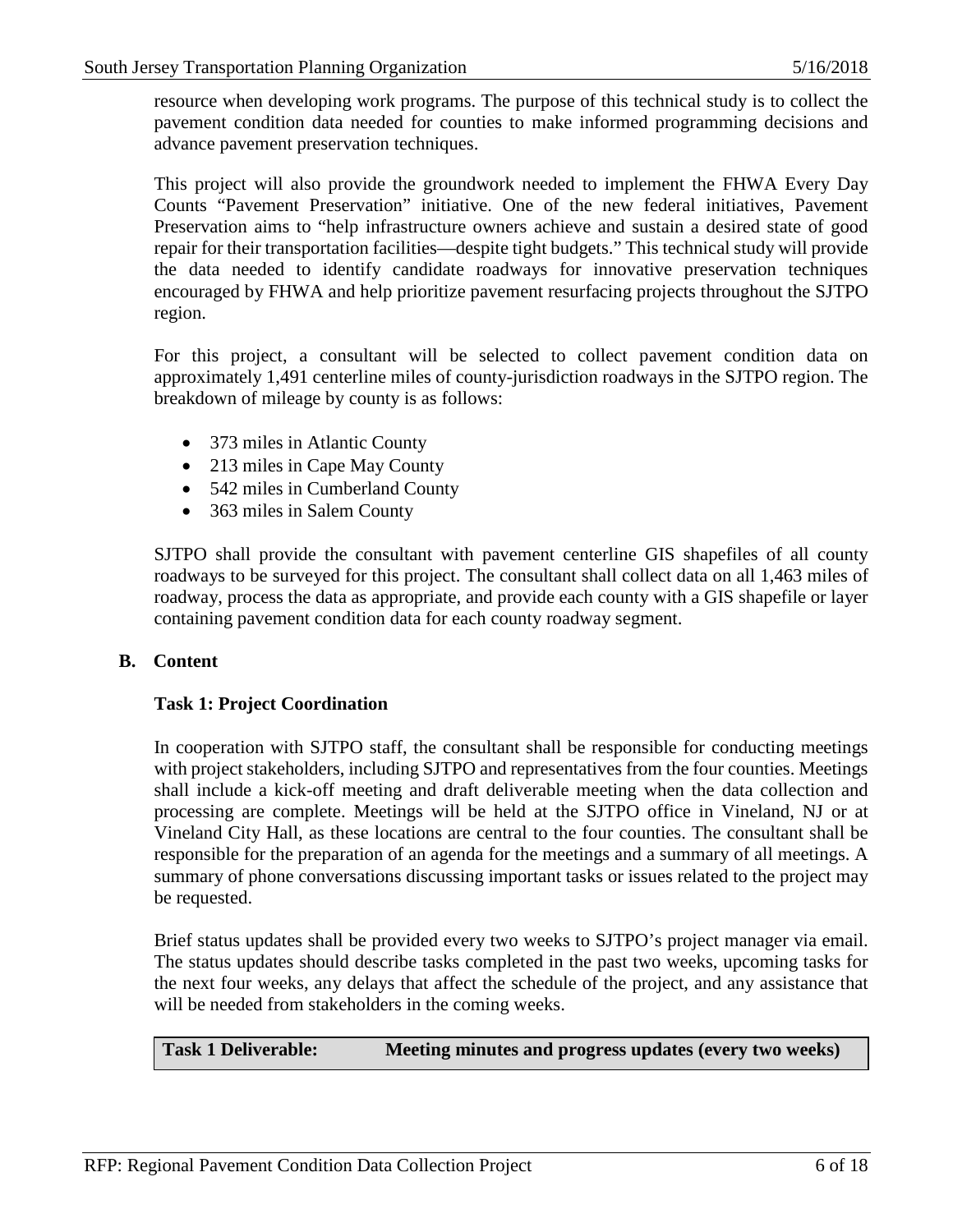#### **Task 2: Pavement Condition Data Collection**

The consultant shall collect pavement condition data on approximately 1,491 centerline miles of county roadways in the SJTPO region. A shapefile of these roadways is available on SJTPO's website on the RFP page at [www.sjtpo.org/rfp/#current.](http://www.sjtpo.org/rfp/#current)

The consultant shall use the International Roughness Index (IRI) methodology. This method is also used by the NJDOT Pavement Management System. The IRI methodology uses an instrumented vehicle to directly measure deviations in the pavement surface profile. On two-lane roadways, data need only be collected for one direction of travel. For multi-lane roadways, data shall be collected for one travel lane in each direction (the lane of heaviest use; generally, the right lane). Additional data collection such as windshield surveys, imagery, and rut profiling may also be proposed, but are not required.

The consultant shall contact each county to provide advance notice prior to beginning field data collection. The counties will provide the consultant with information relating to roadway construction or other events that may impact data collection. Data shall be collected in optimal conditions, when the roadways are free of rain or snow.

| <b>Task 2 Deliverable:</b> | IRI data collected for all roadways in electronic format; |  |  |  |  |  |  |  |
|----------------------------|-----------------------------------------------------------|--|--|--|--|--|--|--|
|                            | additional data such as windshield survey data or         |  |  |  |  |  |  |  |
|                            | photography (if collected) in electronic format.          |  |  |  |  |  |  |  |

#### **Task 3: GIS**

The consultant shall process the collected pavement condition data as necessary to ensure accuracy and to prepare a GIS deliverable. The consultant shall deliver to SJTPO and to each county a GIS shapefile, layer, or geodatabase containing the collected data mapped to the pavement segments. The GIS deliverable must be compatible with Esri ArcGIS 10. The GIS deliverable should be clean and organized so that staff at SJTPO and the counties may easily create maps as needed from within ArcMap.

| <b>Task 3 Deliverable:</b> | GIS shapefile, layer, or geodatabase containing the pavement |
|----------------------------|--------------------------------------------------------------|
|                            | condition data                                               |

## **C. Schedule**

We anticipate a Notice to Proceed in early August 2018 and the entire project shall be completed by Wednesday, February 20, 2018.

## **III. CONSULTANT SELECTION**

SJTPO's consultant selection is a two-step, quality-based selection process. First, based on an assessment of the technical qualifications of responding firms, we will select a firm best suited to carry out the scope of work as outlined in our RFP. A review committee will evaluate each proposal and may recommend firms to present additional information and appear for interviews; or, the proposal may be the sole basis for the selection.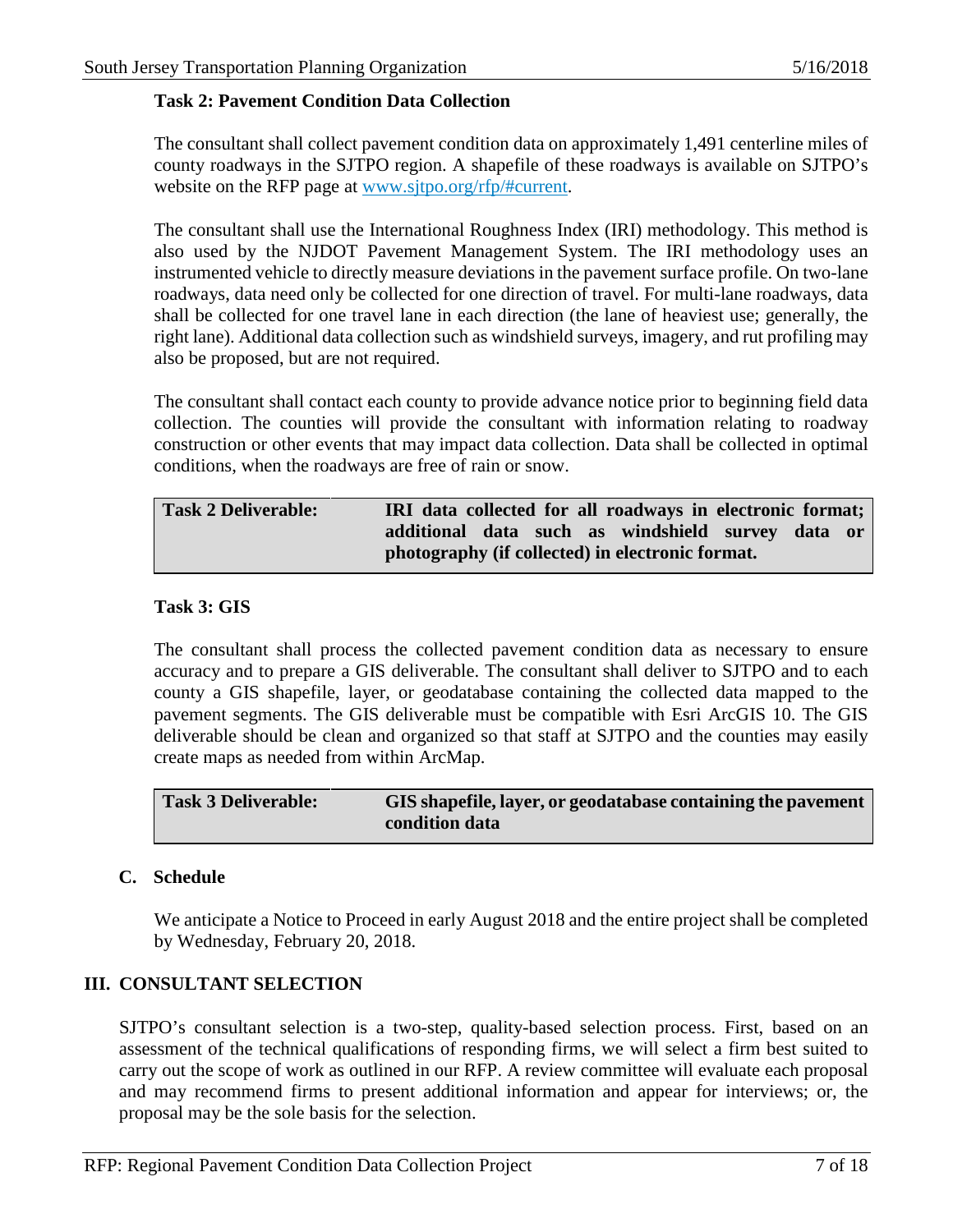Second, SJTPO will negotiate a price with the selected firm. Negotiations and award of the contract will be to the firms that provide the most advantageous proposals. If we cannot negotiate an acceptable contract with the selected firm, negotiations will be terminated and SJTPO will initiate discussions with the second ranked firm.

As the selection of the firm is based solely on technical qualifications, the budget for the scope of work is not material to selecting the most qualified firm. SJTPO's Unified Planning Work Program is publicly available through SJTPO's website (www.sitpo.org/UPWP), but should only be used to provide general budgetary information for work activities based on preliminary estimates.

# **LATE PROPOSALS WILL NOT BE EVALUATED.**

The submission should be stapled or bound with no loose pages. The following criteria have been established to guide the evaluation of each consultant proposal with each criterion weighted as indicated below.

## **A. Technical Proposal**

- **1. Technical Approach** (Criterion weight: 40 percent)
	- **a.** Demonstrate a clear understanding of the effort and products required.
	- **b.** Explicit consideration of the features listed in Section II, *Scope of Work*.
	- **c.** Innovations or efficiencies to be used in completing the project with descriptions of how they add value to the project.
	- **d.** Demonstrate an ability to perform needed tasks and meet stated completion date.
	- **e.** Quality, clarity, thoroughness in addressing required tasks and submission guidelines.
	- **f.** Demonstrate the ability to complete project within the schedule stated in this document.
- **2. Firm Qualifications** (Criterion weight: 20 percent)
	- **a.** Demonstrate successful experience of the firm or team (particularly recent) on similar projects.
	- **b.** Demonstrate expertise in specialized areas required for this project.
	- **c.** Firm(s) references submitted with proposal.
	- **d.** Availability of resources needed to successfully complete the project.
- **3. Staff Qualifications** (Criterion weight: 25 percent)
	- **a.** Staffing Plan demonstrates staff (particularly Project Manager) ability to successfully complete project.
	- **b.** Resumes demonstrate staff (particularly Project Manager) experience successfully implementing similar projects.
	- **c.** Location of office that will be performing the work on this project.
- **4. DBE/ESBE Utilization** (Criterion weight: 15 percent)
	- **a.** DBE/ESBE firm must be explicitly identified. If a specific DBE/ESBE firm is not identified, a zero percent DBE/ESBE commitment will be assumed.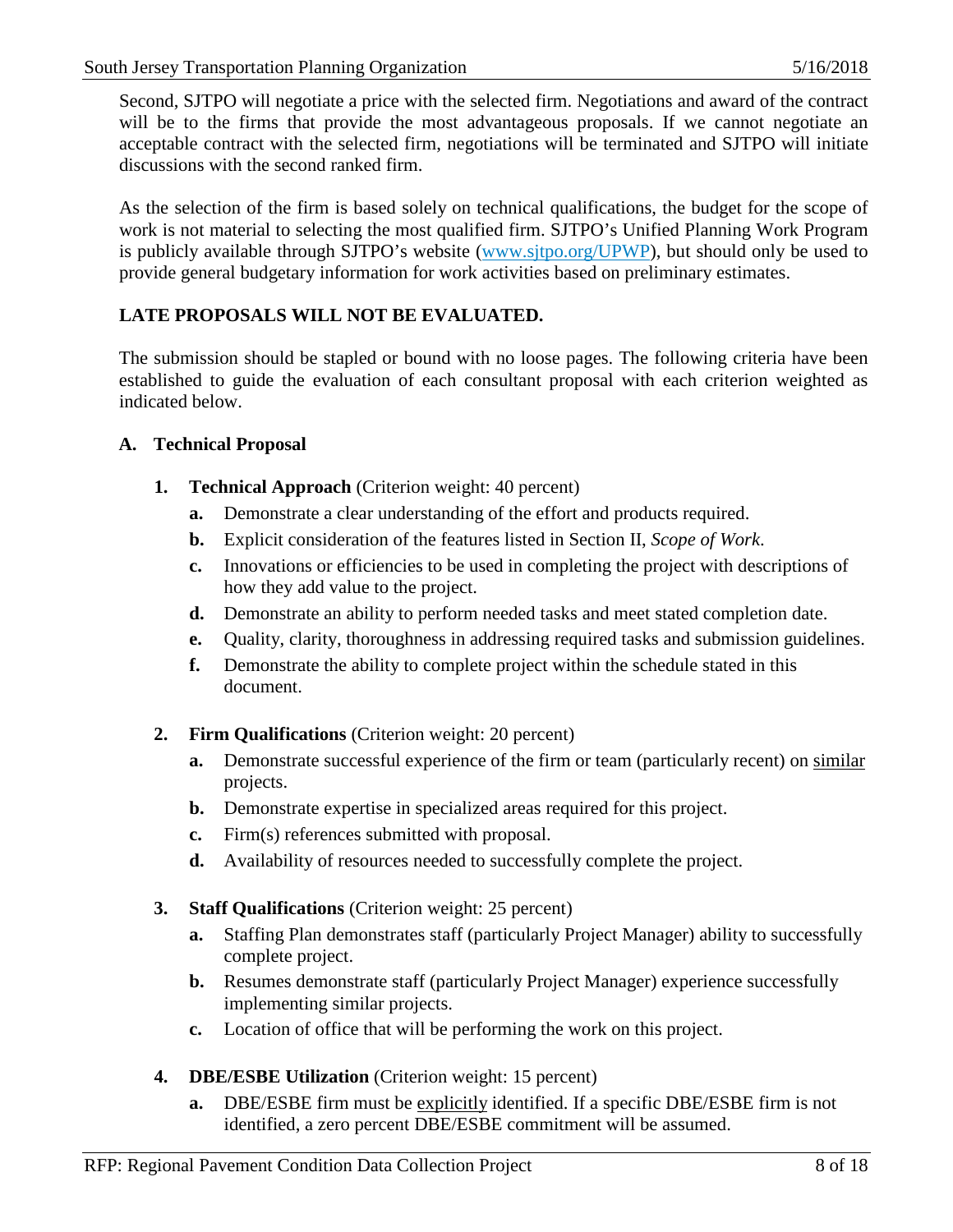**b.** Staffing Plan clearly states the hours and specific tasks of DBE/ESBE staff as well as percent of total budget to be dedicated to DBE/ESBE firm(s). Do not provide dollar figures within the Technical Proposal, as those must be included within the separate Cost Proposal.

Federal and State goals for DBE/ESBE participation must be addressed explicitly in the proposal. This is satisfied by stating the percentage of total project cost devoted to DBE/ESBE firm involvement in the Technical Proposal. Do not provide dollar figures within the Technical Proposal, as those must be included within the separate Cost Proposal. See Section IV for definition of DBE/ESBE firms. Note: SJTPO utilizes the most recent NJDOT federally approved DBE/ESBE goal (effective 10/1/2016 through 9/30/2019), which is 12.44 percent.

The highest-ranking firms may be invited, at the option of SJTPO, to an interview to present relevant details of their proposals and introduce key staff.

## **B. Cost Proposal**

**The Technical Proposals must be accompanied by one (1) hard copy and one (1) electronic copy of the Cost Proposal in a separate, sealed envelope.** The cost proposals must include a price and level of effort for the Scope of Work. All other charges, such as fringe benefit, overhead, profit, etc., must be identified, yielding a total project cost. Proposals and costs should address the full scope of the project as described within the RFP. Proposals, however, should detail any concerns which impact successful completion of the project as described herein or if additional innovations or alternative tasks are recommend enhancing the intended project scope. Cost proposals must include all tasks or alternatives discussed within the technical proposal. If applicable, multiple costs scenarios are acceptable.

# **SJTPO will review proposals based solely on the merit of the Technical Proposal and its adherence to the goals and requirements laid out in this RFP in conformity with the Brooks Act. Only after selection of a top proposal will the separate, sealed cost proposal be opened.**

If an acceptable contract cannot be negotiated with the selected firm, negotiations will be terminated and SJTPO will initiate discussions with the second ranked firm. The consultant selection and negotiated contract are subject to approval by the U.S. Department of Transportation in accordance with its policies and procedures. The dollar and percentage participation of DBE/ESBE firms must be separately itemized in the cost proposal.

## **IV. DISADVANTAGED BUSINESS ENTERPRISE (DBE) AND EMERGING SMALL BUSINESS PARTICIPATION (ESBE)**

## **A. General**

Regulations of the Department of Transportation relative to Non-Discrimination in Federally assisted projects of the Department of Transportation (49 CFR Part 21), is made part of the Agreement. In order to ensure The State of New Jersey Department of Transportation (NJDOT) achieves its federally mandated statewide DBE goal, SJTPO encourages the participation of Disadvantaged Business Enterprise (DBE) or Emerging Small Business Enterprise (ESBE), as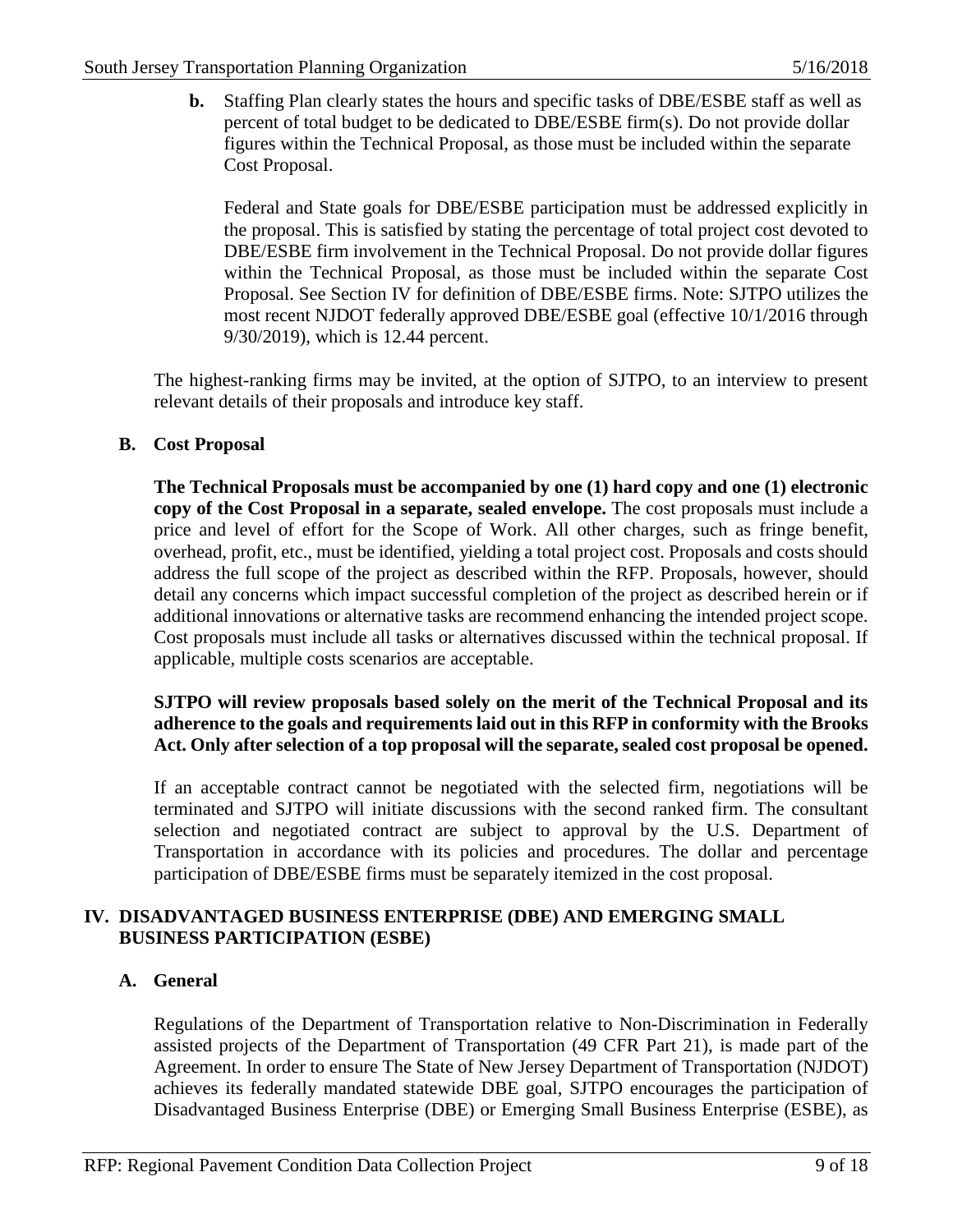defined below, in the performance of consultant contracts financed in whole or in part with federal funds.

- **1. Disadvantaged Business Enterprise (DBE)** is defined in 49 CFR Part 26, as a small business concern (from Section 3 of the Small Business Act), which is:
	- **a.** At least 51 percent owned by one or more 'socially and economically disadvantaged' individuals, or in the case of any publicly owned business, at least 51 percent of the stock of which is owned by one or more 'socially and economically disadvantaged' individuals, and
	- **b.** Whose management and daily business operations are controlled by one or more of the 'socially and economically disadvantaged' individuals who own it.

'Socially and economically disadvantaged' is defined as individuals who are citizens of the United States (or lawfully permanent residents) and who are: "Black Americans," "Hispanic Americans", "Native Americans," "Asian-Pacific Americans", "Asian-Indian Americans", "Women" (regardless of race, ethnicity, or origin); or "Other" disadvantaged pursuant to Section 8 of the Small Business Act).

- **2. Emerging Small Business Enterprise (ESBE)** is defined as a firm that has met the following criteria and obtained small business certification as an ESBE by The State of New Jersey Department of Transportation:
	- **a.** A firm must meet the criteria for a small business as defined by the Small Business Administration in 13 CFR Part 121, which includes annual receipts from all revenues, including affiliate receipts which equates to the annual arithmetic average over the last 3 completed tax years, or by the number of employees.
	- **b.** The small business must be owned by individuals who do not exceed the personal net worth criteria established in 49 CFR Part 26, which is \$750,000. All appropriately certified DBEs fall into this definition due to their size.

# **B. Policy**

The CONTRACTOR agrees that DBE/ESBE firms shall have the maximum opportunity to participate in the performance of contracts and subcontracts financed in whole or in part with Federal funds provided under this Agreement, the CONTRACTOR and its subcontractors shall not discriminate on the basis of race, color, national origin or sex in the award and performance of USDOT-assisted contracts in accordance with 49 CFR Part 21. DBE requirements of 49 CFR Part 23 applies to this agreement. The SJTPO strongly encourages the use of DBE/ESBEs in all of its contractual efforts.

# **C. Certified DBE/ESBE Firms**

A list of certified ESBE firms is compiled and is effective for contracts on a per calendar year basis. Current guidance on DBE/ESBE is available on the website of the New Jersey Department of Transportation [\(www.state.nj.us/transportation/business/civilrights\)](http://www.state.nj.us/transportation/business/civilrights). Firms who wish to be considered for DBE/ESBE certification are encouraged to contact the NJDOT Office of Civil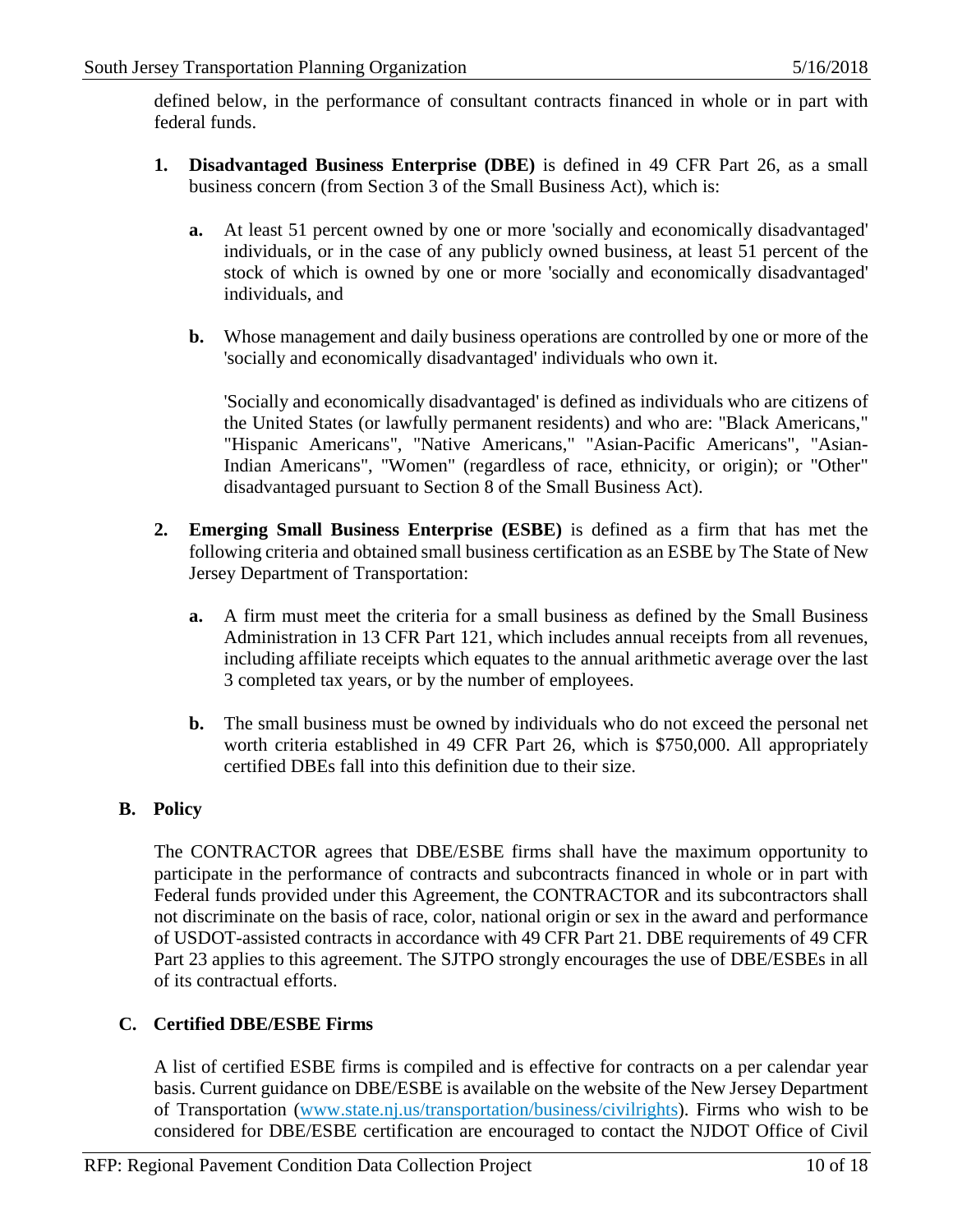Rights directly for information on the certification process. Once a firm is certified, the federal portion of the dollar value of the contract or subcontract awarded to the DBE/ESBE is generally counted toward the applicable DBE/ESBE goal. If state matching and/or non-matching funds are also awarded to a DBE/ESBE, the total dollar value of the DBE/ESBE contract or subcontract may also be counted toward the applicable DBE/ESBE goal.

There are only two lists that count towards meeting this DBE/ESBE goal. Firms should check these sites PRIOR TO submitting a proposal.

- **1.** New Jersey ESBE: <http://www.nj.gov/transportation/business/civilrights/pdf/ESBEDirectory.pdf>
- **2.** New Jersey DBE:<https://njucp.dbesystem.com/>

There are some certifications that have similar requirements, such as MBE, SBE, or any similar certifications in another state – THESE DO NOT COUNT for this goal.

#### **D. Consultant Documentation**

If applicable, the Consultant must demonstrate sufficient reasonable efforts to meet the DBE/ESBE contract goals. Additionally, SJTPO has a long-standing commitment to maximize business opportunities available to DBE/ESBE firms. The consultant's contract is subject to all federal, state, and local laws, rules, and regulations, including but not limited to, nondiscrimination in employment and affirmative action for equal employment opportunity. The consultant's contract obligates the consultant to aggressively pursue DBE/ESBEs for participation in the performance of contracts and subcontracts financed in whole or in part with Federal funds. The consultant cannot discriminate on the basis of race, color, national origin, or sex in the award and performance of federally assisted contracts. The consultant contract specifies the DBE/ESBE goal and the DBE/ESBE participation rate for that contract, if applicable. The prime consultant contract must document, in writing, all of the steps that led to any selection of the DBE/ESBE firm(s). Prior to the award of a consultant contract, the consultant must demonstrate sufficient reasonable efforts to utilize DBE/ESBE firms. SJTPO utilizes the most recent NJDOT federally approved DBE/ESBE goal (effective 10/1/16 through 9/30/19), which is 12.44 percent.

If, at any time a firm intends to subcontract or modify any portion of the work already under contract, or intends to purchase material or lease equipment not contemplated during the original preparation of the cost proposal, the firm must notify SJTPO in writing. If, as a result of any subcontract, modification, purchase order, or lease, the actual DBE/ESBE or participation rate for the consultant's contract is in danger of falling below the agreed upon DBE/ESBE participation, then a request must be made for a DBE/ESBE Goal Exemption Modification through SJTPO.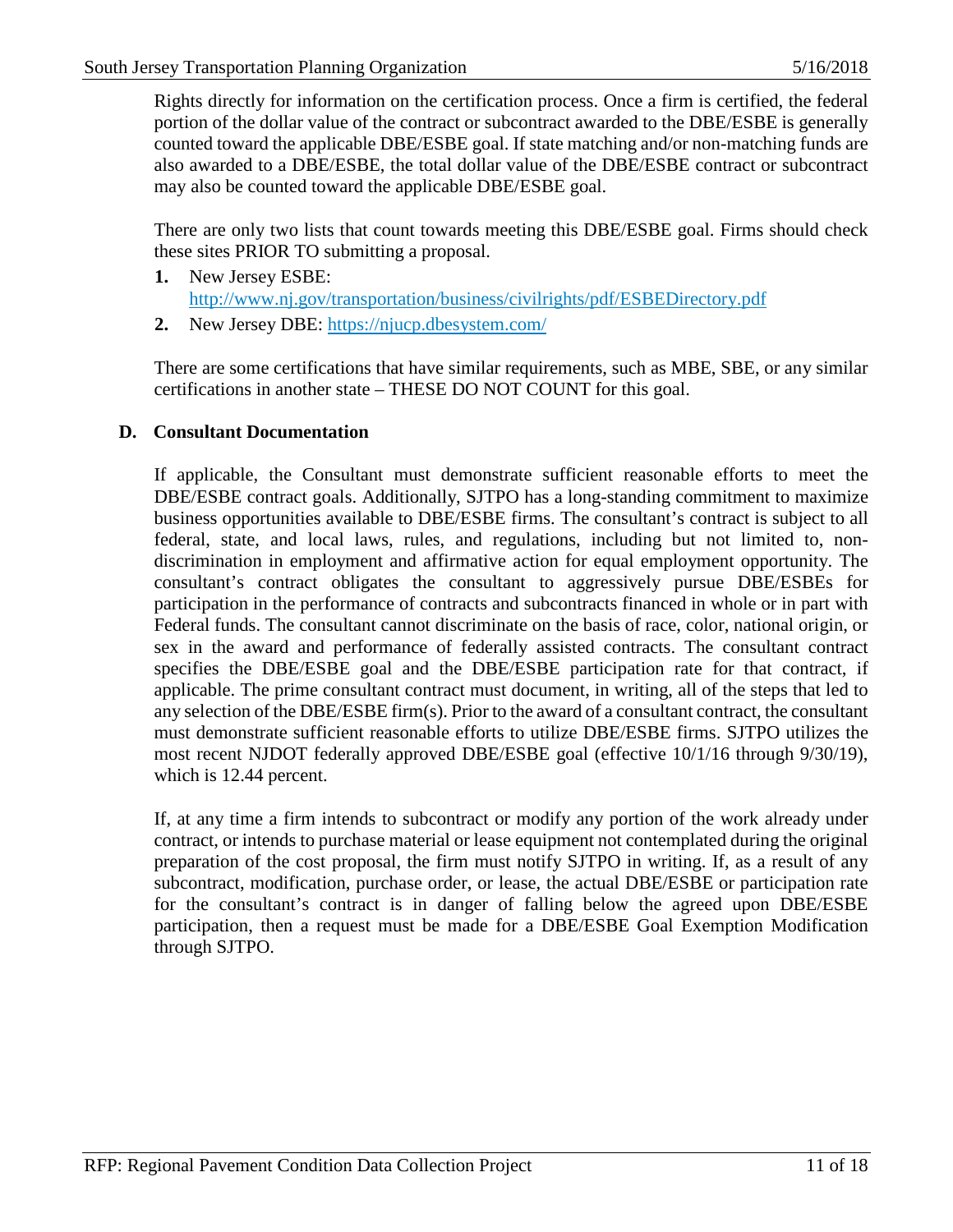# **V. EQUAL EMPLOYMENT OPPORTUNITY PROVISION**

- **A.** Consultants and subconsultants shall not discriminate on the basis of race, color, national origin, or sex in the award and performance of this contract.
- **B.** All potential Consultants must demonstrate a commitment to the effective implementation of an affirmative action plan or policy on equal employment opportunity. The potential Consultant must insure equal employment opportunity to all persons and not discriminate against any employee or applicant for employment opportunity because of race, color, religion, sex, national origin, physical disability, mental disorder, ancestry, marital status, criminal record, or political beliefs. The Consultant must uphold and operate in compliance with Executive Order 11246 and as amended in Executive Order 11375, Titles VI and VII of the Civil Rights Act of 1964, the Equal Employment Opportunity Act of 1972, and the Fair Employment Practices Act.
- **C.** In response to this Request for Qualifications/Request for Proposals, the Consultant should furnish a detailed statement relative to its Equal Employment Opportunity practices and any statistical employment information that it deems appropriate, relative to the composition of its work force or its subconsultants.

# **VI. INSURANCE REQUIREMENTS**

- **A.** The Consultant shall carry and maintain in full force and effect for the duration of this contract, and any supplement thereto, appropriate insurance. The Consultant shall submit to the SJTPO, a Certificate of Insurance indicating the existence of the coverage required. Policies shall be issued by an insurance company authorized to do business in the State of New Jersey; and approved by the SJTA.
- **B.** Insurance similar to that required by the Consultant shall be provided by or on behalf of all subconsultants to cover its operation(s) performed under this contract, and include in all subcontracts. The Consultant shall not be issued the Notice to Proceed until evidence of the insurance coverage required has been received, reviewed, and accepted by the SJTPO.
- **C.** The insurance coverage under such policy or policies shall not be less than specified herein.

## **1.** Worker's Compensation and Employer's Liability:

- **a.** Each Accident \$ 100,000 **b.** Disease-Each Employer  $\qquad$  \$ 100,000 **c.** Disease Policy Limit  $\qquad$  \$ 500,000
- **2.** Comprehensive General Liability:

| a. | <b>Bodily Injury</b>                |    |             |
|----|-------------------------------------|----|-------------|
|    | <b>Each Person</b>                  | S. | 250,000     |
|    | <b>Each Occurrence</b><br>$\bullet$ |    | \$1,000,000 |
|    | <b>b.</b> Property Damage           |    |             |
|    | <b>Each Person</b>                  |    | \$1,000,000 |
|    | $\bullet$ Aggregate                 |    | \$2,000,000 |
|    |                                     |    |             |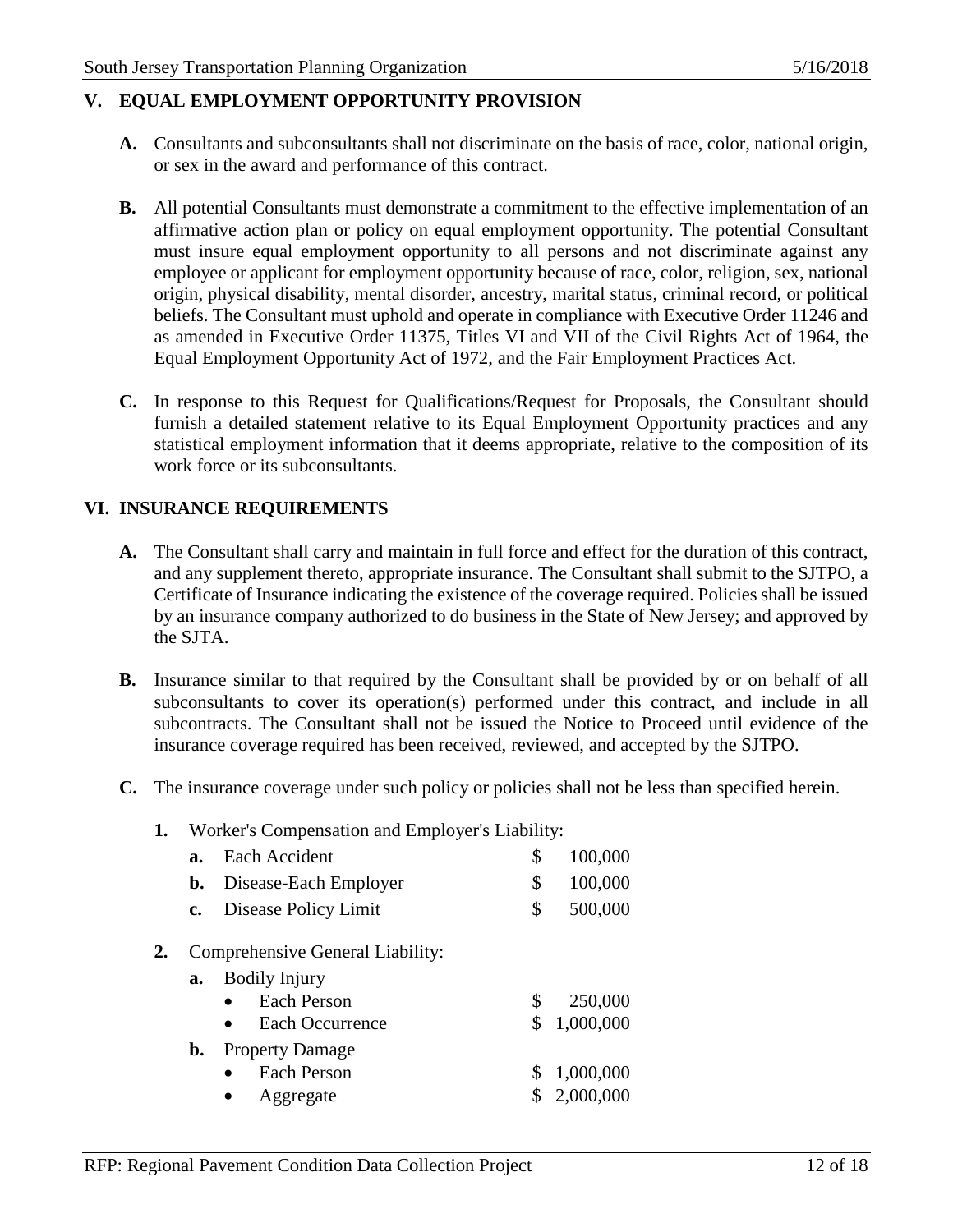| 3.<br>Comprehensive Automobile Liability: |  |
|-------------------------------------------|--|
|-------------------------------------------|--|

|    | a.             | <b>Bodily Injury</b><br>Each Person<br>Each Occurrence | \$<br>\$ | 500,000<br>1,000,000 |
|----|----------------|--------------------------------------------------------|----------|----------------------|
|    | $\mathbf{b}$ . | <b>Property Damage</b><br>Each Occurrence              | S        | 250,000              |
| 4. |                | Professional Liability Insurance:                      |          |                      |
|    | a.             | Claims made/aggregate                                  |          | 1,000,000            |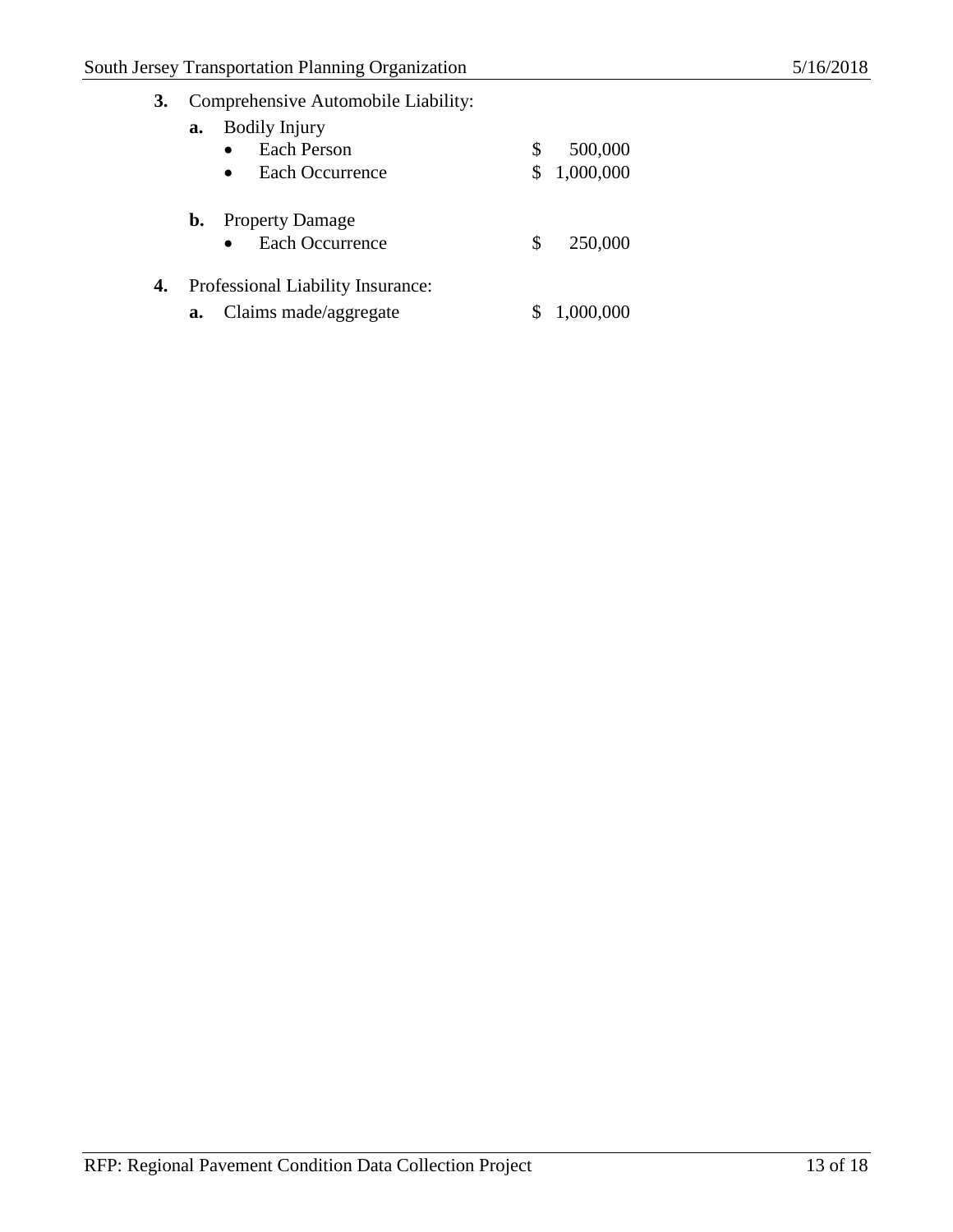# **EXHIBIT A**

#### **P.L. 1975, C. 127 (N.J.A.C. 17:27) MANDATORY AFFIRMATIVE ACTION LANGUAGE**

#### **PROCUREMENT, PROFESSIONAL, AND SERVICES CONTRACTS**

During the performance of this contract, the contractor agrees as follows:

The contractor or subcontractor, where applicable, will not discriminate against any employee or applicant for employment because of age, race, creed, color, national origin, ancestry, marital status, sex, affectional or sexual orientation. The contractor will take affirmative action to ensure that such applicants are recruited and employed, and that employees are treated during employment, without regard to their age, race, creed, color, national origin, ancestry, marital status, sex, affectional or sexual orientation. Such action shall include, but not be limited to the following: employment, upgrading, demotion, or transfer; recruitment or recruitment advertising; layoff or termination; rates of pay or other forms of compensation; and selection for training, including apprenticeship. The contractor agrees to post in conspicuous places, available to employees and applicants for employment, notices to be provided by the Public Agency Compliance Officer setting forth provisions of this nondiscrimination clause;

The contractor or subcontractor, where applicable will, in all solicitations or advertisements for employees placed by or on behalf of the contractor, state that all qualified applicants will receive consideration for employment without regard to age, race, creed, color, national origin, ancestry, marital status, sex, affectional or sexual orientation;

The contractor or subcontractor, where applicable, will send to each labor union or representative or workers with which it has a collective bargaining agreement or other contract or understanding, a notice, to be provided by the agency contracting officer advising the labor union or workers' representative of the contractor's commitments under this act and shall post copies of the notice in conspicuous places available to employees and applicants for employment;

The contractor orsubcontractor; where applicable, agrees to comply with the regulations promulgated by the Treasurer pursuant to P.L. 1975, c. 127, as amended and supplemented from time to time and the Americans with Disabilities Act;

The contractor or subcontractor agrees to attempt in good faith to employ minority and female workers consistent with the applicable county employment goals prescribed by N.J.A.C. 17:27-5.2 promulgated by the Treasurer pursuant to P.L. 1975, c. 127, as amended and supplemented from time to time or in accordance with a binding determination of the applicable county employment goals determined by the Affirmative Action Office pursuant to N.J.A.C. 17:27-5.2 promulgated by the Treasurer pursuant to P.L. 1975, c. 127, as amended and supplemented from time to time;

The contractor or subcontractor agrees to inform in writing appropriate recruitment agencies in the area, including employment agencies, placement bureaus, colleges, universities, labor unions, that it does not discriminate on the basis of age, creed, color, national origin, ancestry, marital status, sex, affectional or sexual orientation, and that it will discontinue the use of any recruitment agency which engages in direct or indirect discriminatory practices;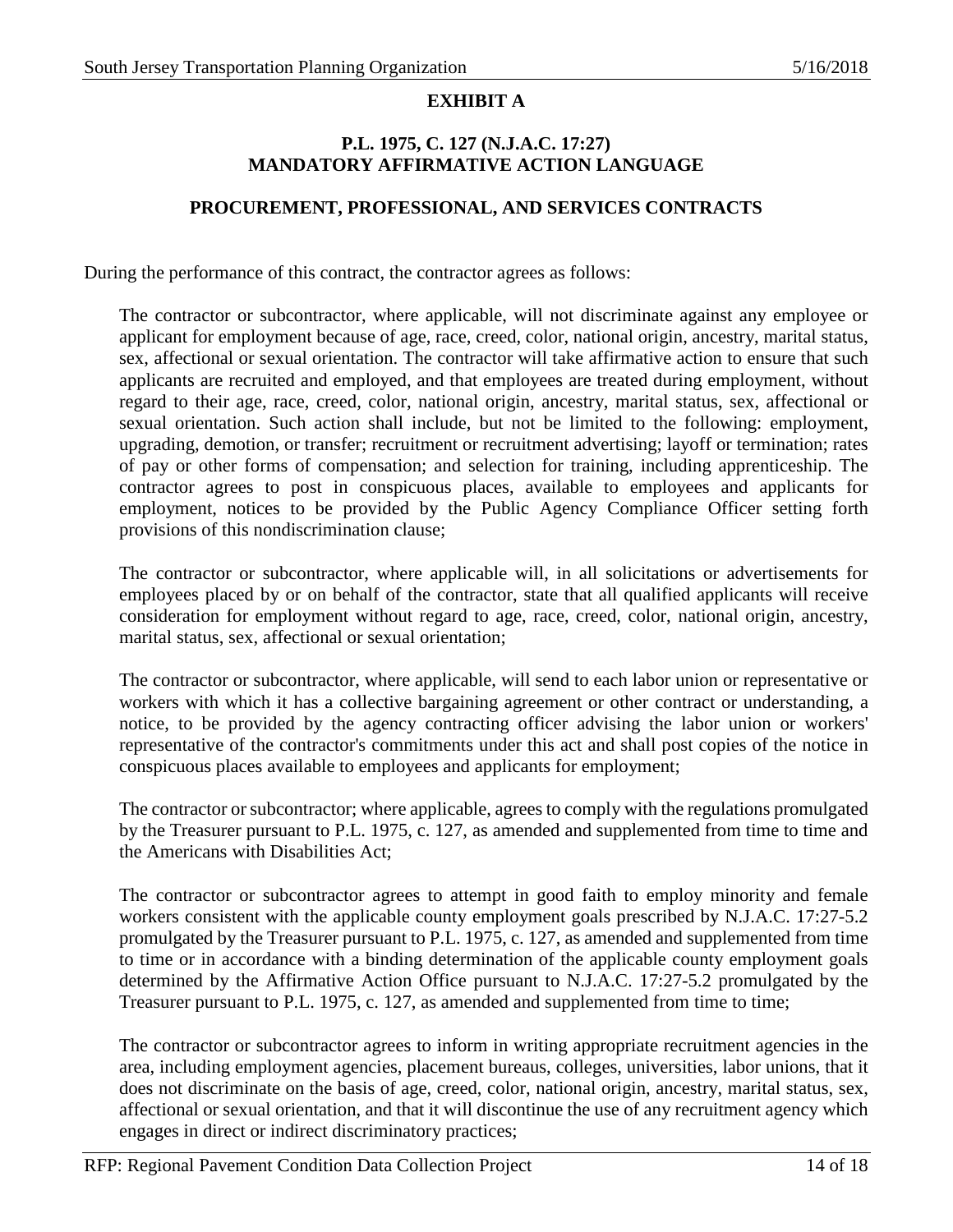The contractor or subcontractor agrees to revise any of its testing procedures, if necessary, to assure that all personnel testing conforms with the principles of job-related testing, as established by the statutes and court decisions of the State of New Jersey and as established by applicable Federal law and applicable Federal court decisions;

The contractor or subcontractor agrees to review all procedures relating to transfer, upgrading, downgrading and layoff to ensure that all such actions are taken without regard to age, creed, color, national origin, ancestry, marital status, sex, affectional or sexual orientation, and conform with the applicable employment goals, consistent with the statutes and court decisions of the State of New Jersey, and applicable Federal law and applicable Federal court decisions; and

The contractor and its subcontractors shall furnish such reports or other documents to the Affirmative Action Office as may be requested by the office from time to time in order to carry out the purpose of these regulations, and public agencies shall furnish such information as may be requested by the Affirmative Action Office for conducting a compliance investigation pursuant to **Subchapter 10 of the Administrative Code (NJAC 17:27)**.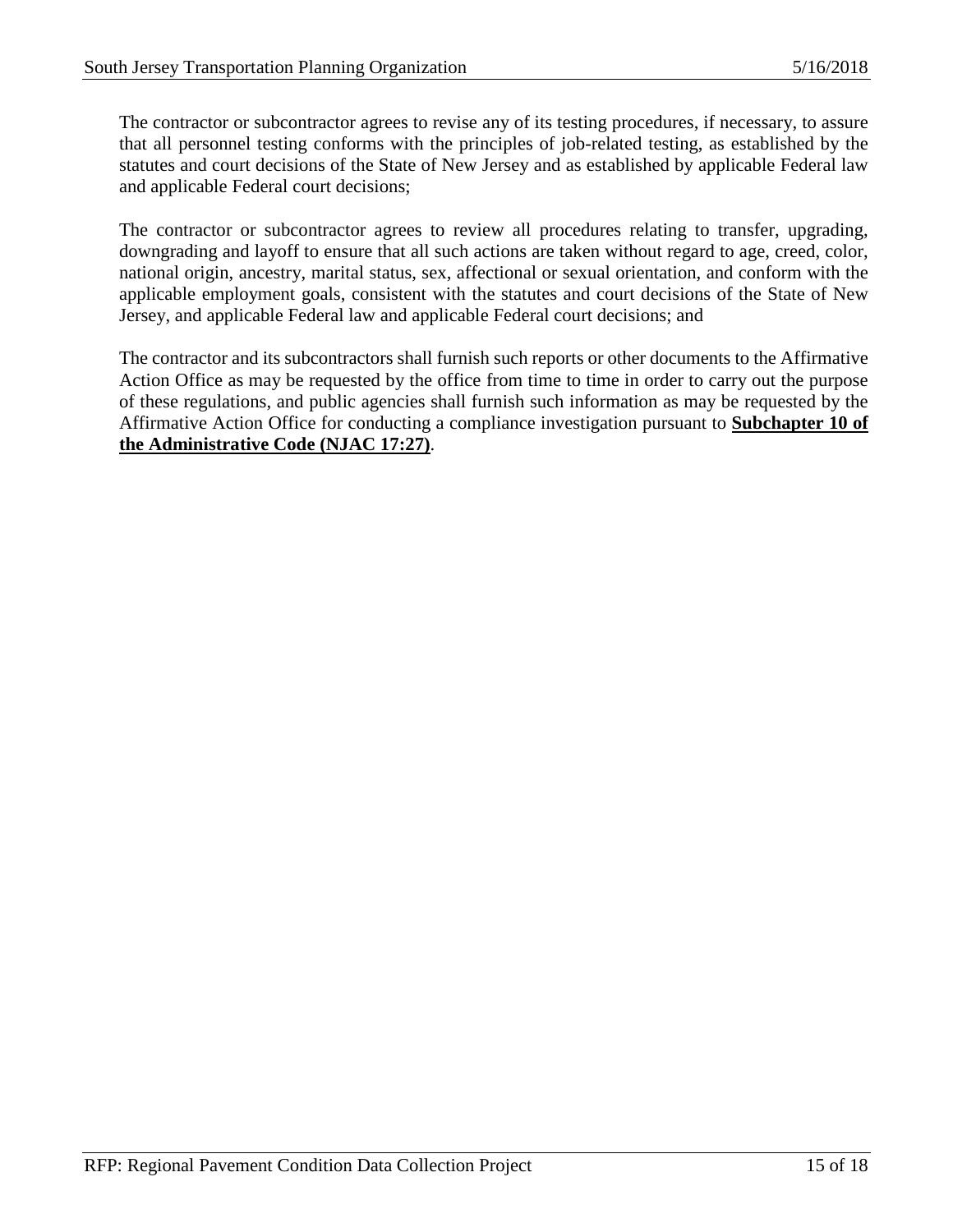# **EXHIBIT B**

# **NOTICE TO ALL BIDDERS SET-OFF FOR STATE TAX**

Please be advised that, pursuant to **P.L.** 1995, c.159, effective January 1, 1996, and notwithstanding any provision of the law to the contrary, whenever any taxpayer, partnership or S corporation under contract to provide goods or services or construction projects to the State of New Jersey or its agencies or instrumentalities, including the legislative and judicial branches of State government, is entitled to payment for those goods or services at the same time a taxpayer, partner or shareholder of that entity is indebted for any State tax, the Director of the Division of Taxation shall seek to set off that taxpayer's or shareholder's share of the payment due the taxpayer, partnership or S corporation. The amount set off shall not allow for the deduction of any expenses or other deductions, which might be attributable to the taxpayer, partner, or shareholder subject to set-off under this act.

The Director of the Division of Taxation shall give notice of the set-off to the taxpayer and provide an opportunity for a hearing within 30 days of such notice under the procedures for protests established under R.S. 54:49-18. No requests for conference, protest, or subsequent appeal to the Tax Court from any protest under this section shall stay the collection of the indebtedness. Interest that may be payable by the State, pursuant to  $P.L.$  1987,  $C.184$  (c.52:32-32 et seq.), to the taxpayer shall be stayed.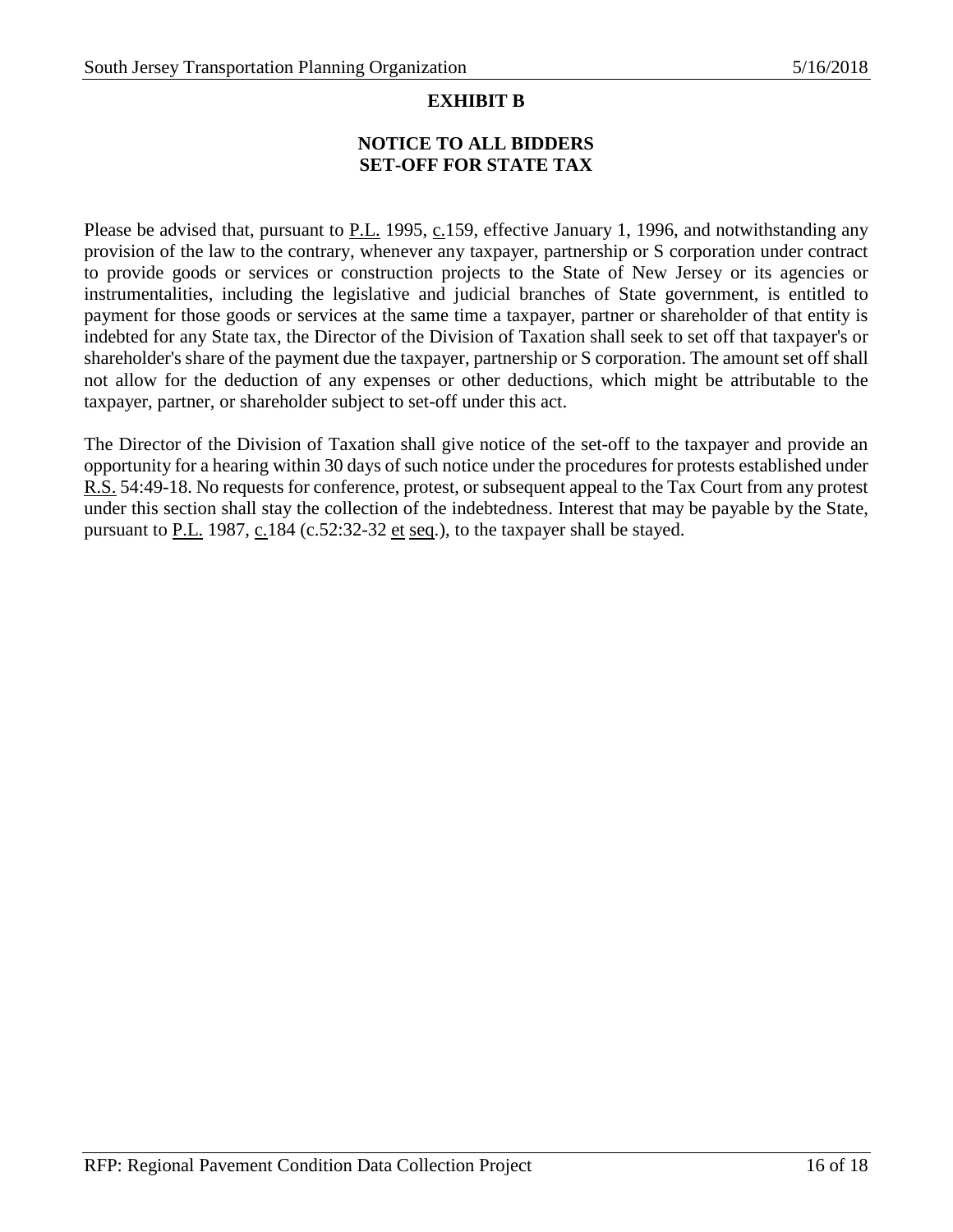#### **EXHIBIT C**

#### **REQUIRED AFFIRMATIVE ACTION EVIDENCE FOR PROCUREMENT, PROFESSIONAL AND SERVICES CONTRACTS**

All successful vendors must submit one of the following within seven (**7**) days of the notice of intent to award:

- **1.** A photocopy of their Federal Letter of Affirmative Action Plan Approval; OR
- **2.** A photocopy of their Certificate of Employee Information Report; OR
- **3.** A completed Affirmative Action Employee Information Report (AA302).

#### **PLEASE COMPLETE THE FOLLOWING QUESTIONNAIRE AS PART OF THE BID PACKAGE IN THE EVENT THAT YOU OR YOUR FIRM IS AWARDED THIS CONTRACT**.

**1.** Our company has a Federal Letter of Affirmative Action Plan Approval.

Yes No

**2.** Our company has a Certificate of Employee Information Report.

Yes\_\_\_\_\_\_ No\_\_\_\_\_\_

**3.** Our company has neither of the above. Please send Form #AA302 (AFFIRMATIVE ACTION EMPLOYEE INFORMATION REPORT) Check here

#### **NOTE: This form will be sent only if your company is awarded the bid**.

I certify that the above information is correct to the best of my knowledge.

| NAME:             |                                                           |  |
|-------------------|-----------------------------------------------------------|--|
|                   | (Please type or print)                                    |  |
| <b>SIGNATURE:</b> | <u> 1989 - John Stone, Amerikaansk politiker (* 1918)</u> |  |
| TITLE:            |                                                           |  |
| DATE:             |                                                           |  |
| PHONE:            |                                                           |  |
| <b>FAX</b>        |                                                           |  |